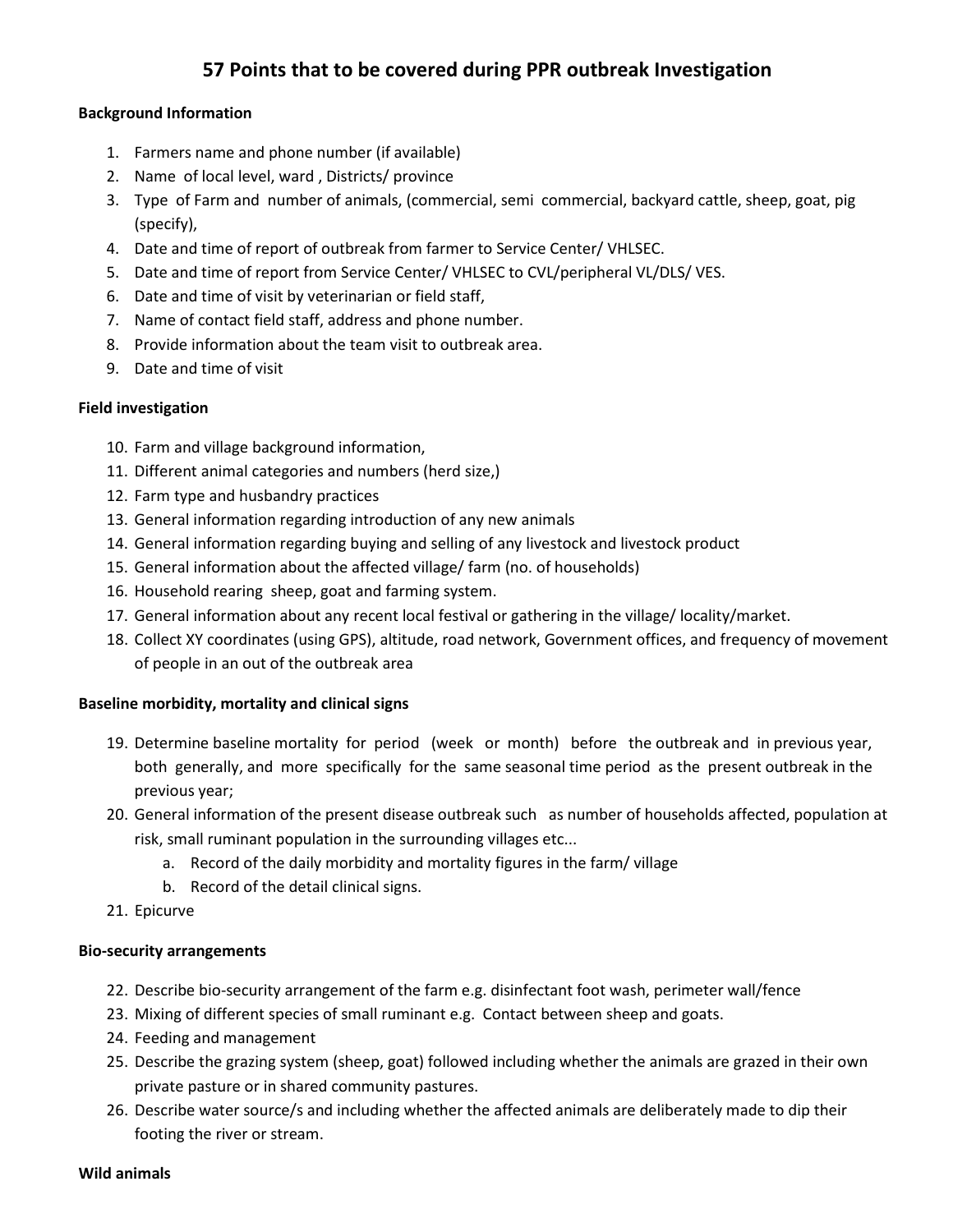- 27. Determine the presence of any small ruminant e.g deer in the area
- 28. Determine whether there are any suspected FMD cases in the cloven footed small ruminants in the vicinity.

#### **Vaccination history**

29. Record vaccination programs and verify whether the animals in the affected herd/ villages are vaccinated against PPR and other diseases.

#### **Laboratory investigation**

- 30. Establish or verify the outbreak
- 31. Provisional diagnosis made on clinical signs, epidemiological pattern, and gross pathology.
- 32. Provisional disease control measures should be in place before the confirmatory diagnosis is made.

### **Establish the case definition for PPR**

- 33. **Suspect case:** If the affected animal(s) show both PPR lesions and when there are more than one cases in the herd/ village depicting similar clinical signs.
- 34. **Confirmed case:** An animal that has clinical signs consistent with PPR with several animals in the same herd/ village affected with varying stage of disease which is being reconfirmed through detail epidemiological investigation by the Veterinarians with or without positive laboratory results at CVL/peripheral VL
- 35. Differential diagnosis has to be made against Bluetongue, Foot Vesicular Stomatitis, Contagious Ecthyma (Orf), mineral poisoning, CCPP, sheep and Goat pox.

### **Describe outbreak in terms of time, animal and place.**

- 36. When was the index case?
- 37. What is the exact period of outbreak?
- 38. Given the diagnosis what is probable period of exposure?
- 39. Is the outbreak most likely to be point source or propagated or both?

### **Animal (attack rates, risks etc.)**

- 40. Any differences in the attack rates among different herds, species etc.
- 41. Which groups ( sheep and goat) have the highest and which have the lowest attack rate?
- 42. Any difference in the attack rate among different age group of the susceptible animals?

**Place** (plot the location of outbreak on a map with physical characteristics such as road, water bodies, mountains, infrastructures etc.)

- 43. What are the Geographical distributions of the cases?
- 44. What is the pattern of the cases among different livestock species in different management system?
- 45. Whether case farm is close to the international borders, national highways, migratory routes or other spatial risk factors?

### **Develop hypothesis based on the pattern of disease (animal, time and place).**

- 46. Source of disease outbreak forward and back ward contact tracing
- 47. Mode of transmission.
- 48. Whether the outbreak is a common source or propagating
- 49. If a common source, whether it is point or multiple exposures
- 50. What are the risk factors associated with problem?